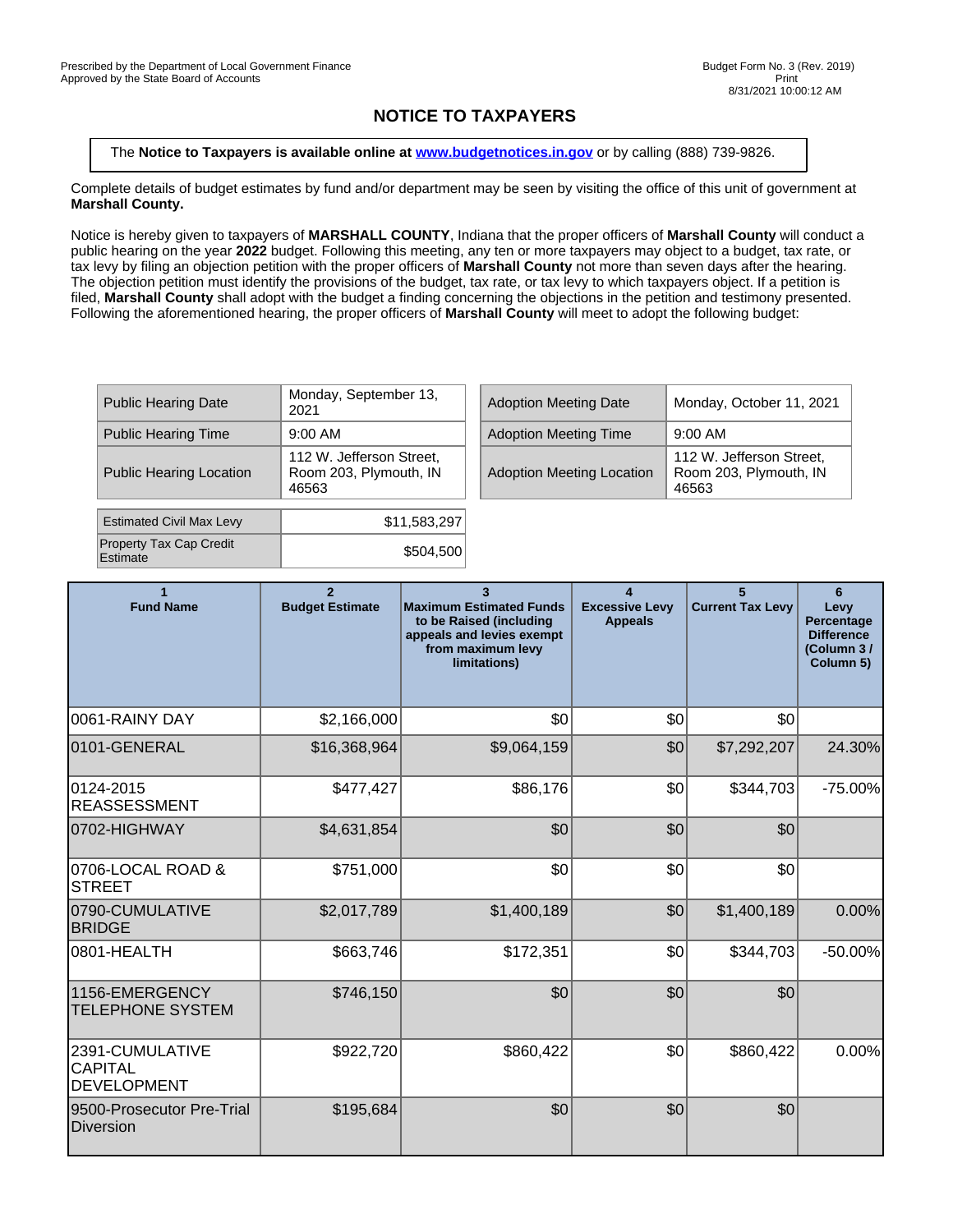| 9501-Sales Disclosure-<br><b>County Share</b>                | \$6,650   | \$0 | \$0 | \$0 |  |
|--------------------------------------------------------------|-----------|-----|-----|-----|--|
| 9502-Clerks Records<br>Perpetuation                          | \$28,500  | \$0 | 30  | 30  |  |
| 9503-Supplemental Adult<br>Probation                         | \$15,700  | \$0 | \$0 | \$0 |  |
| 9504-Adult Probation<br>Administrative                       | \$167,354 | \$0 | \$0 | \$0 |  |
| 9505-Court Services                                          | \$517,050 | \$0 | \$0 | \$0 |  |
| 9507-Extradition/Sheriff<br>Assistance-County<br>Extradition | \$20,000  | \$0 | \$0 | \$0 |  |
| 9508-Misdemeanant-<br><b>County Correction</b>               | \$99,000  | \$0 | \$0 | \$0 |  |
| 9509-Health Maintenance                                      | \$33,139  | \$0 | 30  | 30  |  |
| 9510-Local Health<br>Maintenance Trust                       | \$25,093  | \$0 | \$0 | \$0 |  |
| 9511-Clerk IVD 93.563                                        | \$9,700   | \$0 | \$0 | \$0 |  |
| 9512-Prosecutor IVD Post<br>99 93.563                        | \$81,640  | \$0 | \$0 | \$0 |  |
| 9513-Lake Enforce DNR<br><b>Grant 97.012</b>                 | \$81,000  | \$0 | \$0 | \$0 |  |
| 9514-Drug Free<br>Community                                  | \$90,736  | \$0 | \$0 | \$0 |  |
| 9515-Historical Society                                      | \$75,000  | \$0 | \$0 | 30  |  |
| 9516-Emergency<br>Plan/Right to Know                         | \$22,988  | \$0 | \$0 | \$0 |  |
| 9519-DARE                                                    | \$24,700  | \$0 | \$0 | \$0 |  |
| 9521-Plat Mapping Fund                                       | \$46,836  | \$0 | \$0 | \$0 |  |
| 9522-County Officials<br><b>Training Fund</b>                | \$15,000  | \$0 | \$0 | \$0 |  |
| 9523-Sex/Violent Offender                                    | \$7,700   | \$0 | \$0 | \$0 |  |